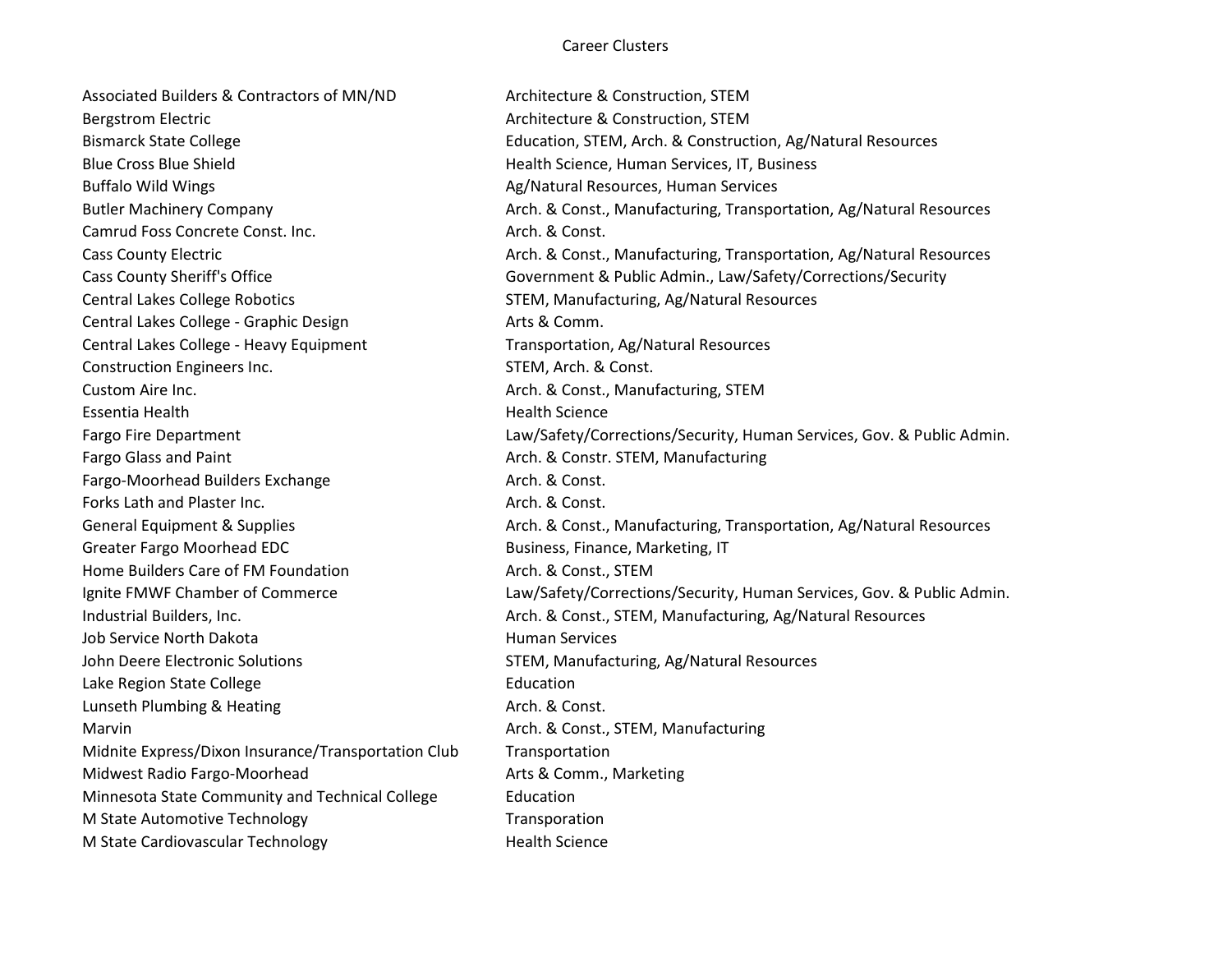M State Construction Management Arch. & Const., STEM M State Diesel Technology National Contract of Transporation M State Graphic Design Matter Arts & Comm., Marketing M State Human Resources and the state Business, Finance M State HVAC/Commercial Refrigeration Arch. & Const. M State Nursing **Health** Science M State Powersports Technology Transporation M State Plumbing Arch. & Const. M State HIT **Health Science M** State HIT M State Civil Engineering STEM M State Surgical Technology **Health Science** Health Science M State Drafting and 3D Technology Education, STEM, Arch. & Construction M State Criminal Justice Law/Safety/Corrections/Security, Human Services, Gov. & Public Admin. North Dakota Air National Guard Law/Safety/Gov & Public Admin. North Dakota Aviation Association **North Accomplished Transporation** North Dakota State College of Science **Education** NDSCS - Diesel Transportation NDSCS - Construction Arch. & Const. NDSCS - Power Sports Transportation NDSCS - Health Careers (Dental/Nursing) Health Science NDSCS - Welding **Arch. & Const., Manufacturing** North Dakota Department of Transportation Transportation North Dakota Highway Patrol Law/Safety/Corrections/Security, Human Services, Gov. & Public Admin. North Dakota Space Grant Consortium STEM, Education Northland Mechatronics **STEM** Northland Aerospace and the Control of Transportation of Transportation Northland Architecture **Arch. & Const.** Arch. & Const. Northland Construction Electricity **Arch. & Const.** Arch. & Const. Northland Early Childhood Education **Education** Education, Human Services Northland Geospatial Analysis STEM Northland Nursing **Health** Science Northland Plumbing and a series are a series of the Arch. & Const. Northland Respiratory Therapy **Health Science** Health Science Northland AgCentric **Ag/Natural Resources** Ag/Natural Resources